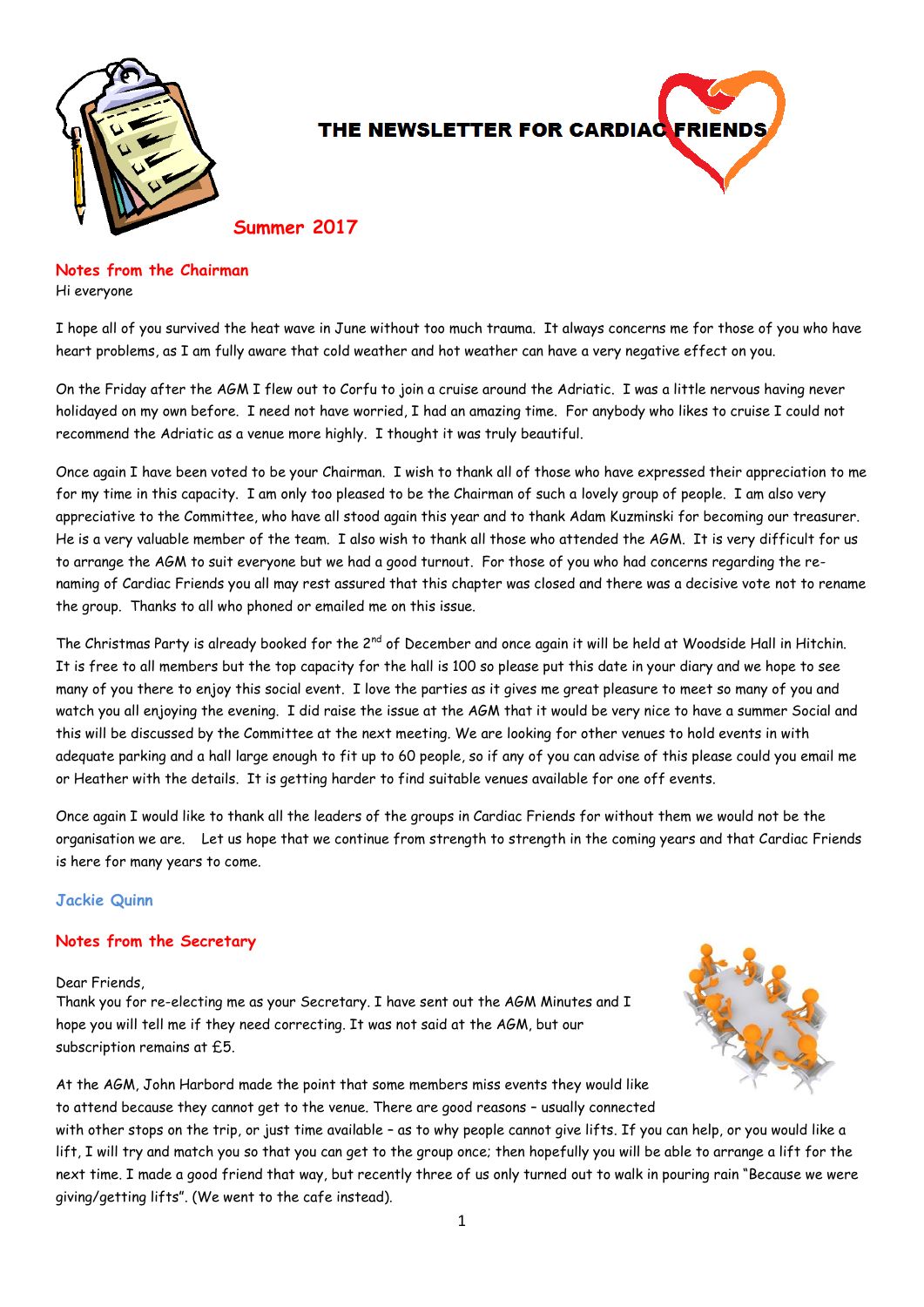Some members, through distance or mobility problems, cannot be active members. Is anyone interested, perhaps as a subgroup, in contacting these members? Or would you be willing to share your experience with new members or potential members who are new to heart problems? Is this service needed? Tell me what you think.

Finally, the lists compiled from the renewal letters have gone out to Group Leaders, some of whom are very surprised by their membership. You know you are always welcome.

Kind Regards

#### **Heather Cotton**

### **Wednesday Walking Group**

Once again the group enjoys better than average weather on 'Our Wednesdays'. I have introduced a couple of new walks in the past few months, one at Roxton in Bedfordshire which is courtesy of Peter Dawes. As I have said previously a number of our 'Friends' are unable to walk the whole route and some just come along to lunch, but at least we are able to maintain our social contact with them. On a sad note our good friend Peter Elmer died recently and you all know that Malcolm Varley has suffered a stroke, he is at home but unable to join us on the walks. More recently both Ian and Christine Druce have suffered health problems but the good news is they are nearing completion of their treatment. We hope that they will soon return and join us if not for the walk then for chats at lunchtime!

I am grateful to Cyril Savage and Kingsley Day taking the reins occasionally and leading a walk either when I am away or to

make a change from me! Our last walk led by Cyril was I think on the hottest day of the year (in the 30's) despite which 19 members attended.

My thanks to Mike Morley and Peter Dawes who accompany me on the 'proving' walks, we have the occasional disagreement about which side of the third telegraph pole the footpath goes but we have not come to blows yet, they are both bigger and younger than me!



The group continues to prosper; we have welcomed a number of new members who have

joined us since this time last year. On that note there are some who said that they were interested in joining us for the Wednesday walks. I always write them a letter of welcome; however there are about half a dozen who have never replied. They obviously have their reasons for not joining us, but it would be nice to know they **had** received my letter. For those of you new to 'The Friends' we have very set guidelines to which I try to keep. Walks are between 3 and 4 miles, fairly flat. Most important, a good pub with decent food and liquid refreshment, and of course a car park big enough to accommodate us.

So do come and join us, we are a very friendly bunch.

#### **Fred Maryon**

#### **Art Group**



This group meets on a Tuesday morning 10-12 am, in Christchurch on Bedford Road, Hitchin. The pay as you go charge is £3.00 per session. They could do with a few more members to join this relaxed and friendly group. Why not come along and see what goes on, and if you like it, join! Different art media are used- it is a self-help group, and the new group leader Mrs Muriel Davis is hoping to develop the group further. For more details; email to [muriel-davis@tiscali.co.uk](mailto:muriel-davis@tiscali.co.uk) Tel. no: 01462 454266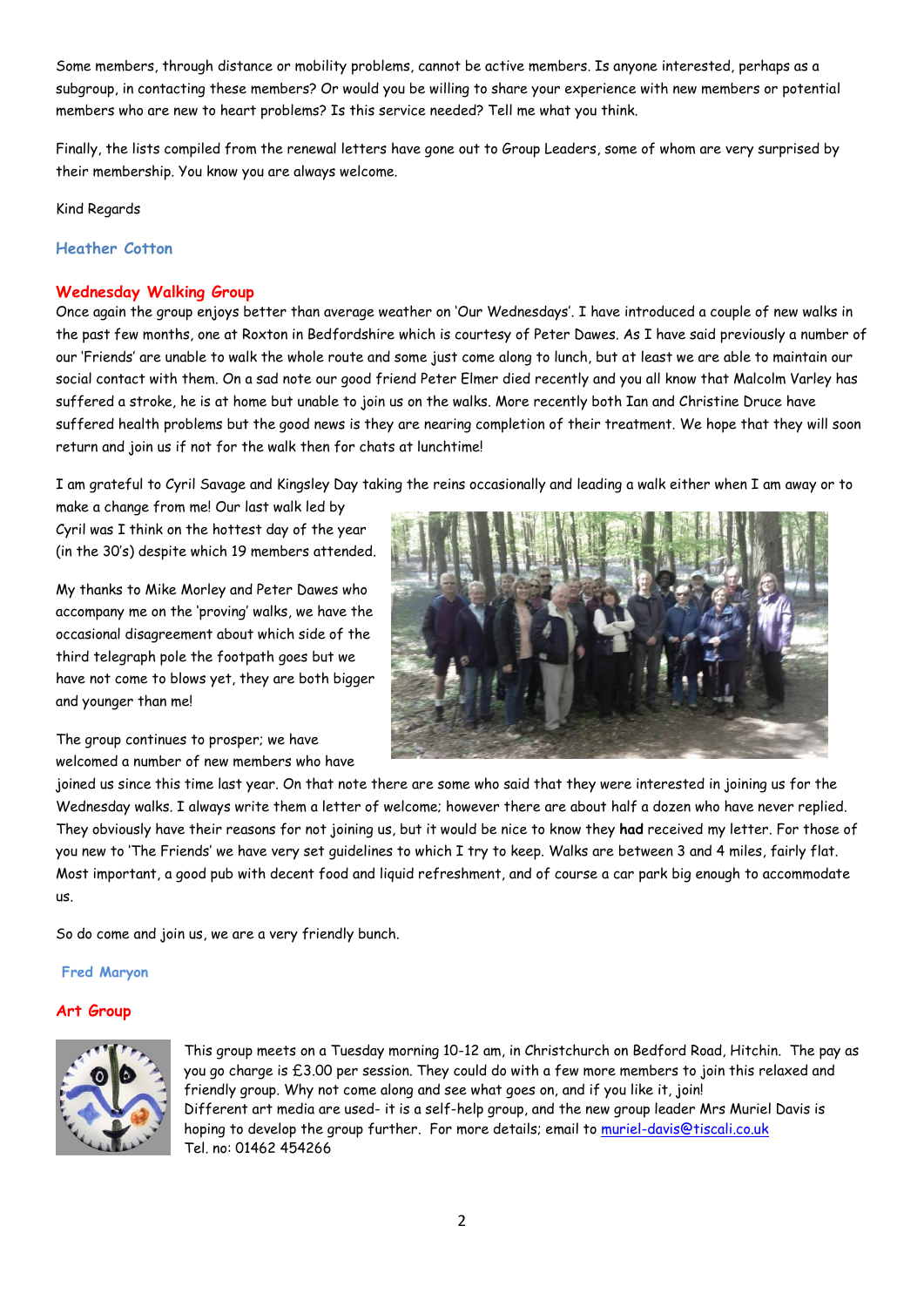# **Places of Interest**



What a wonderful trip. Our first 'places of interest' trip in 2017 was to **the National Memorial Arboretum** in Staffordshire. Five people (for various reasons) had to drop out within 48 hours of this trip going ahead so a total of 35 (of which 21 were CF Members) set off on the  $15^{th}$  May.

Initial weather outlook was not promising. Heavy rain was forecast for the whole day in Staffordshire. We arrived at 11.30 ready for some refreshments in the modern restaurant. The rain had not yet arrived although there were plenty of dark and heavy clouds in the sky. Included in the trip was a Land Train with pre-recorded

commentary which we all enjoyed at 1.00pm and which lasted 50 minutes. Still no rain.

We then had two and a half hours of free time when we could visit some of the 330+ thought-provoking memorials covering both military and civilian associations, along with tributes for individuals.

The rain never arrived and the weather remained warm. I repeat 'What a wonderful trip'.

# **Theatre Trips**

Our first theatre trip of 2017 was to see the romantic musical '**An American in Paris**' in the Dominion Theatre in London on the 31<sup>st</sup> May. Again a few people had to drop out at short notice. A total of 38 (of which 21 were CF Members) departed mid- morning by coach. As planned we arrived an hour before the show commenced in order that we could have a snack to eat or a tea/coffee or just have a short walk before the show. The seats in the theatre were good. We were seated towards the centre of the stalls with no viewing restrictions. Shows are always a matter of opinion. I would put it in the range of somewhere between good and very good. It was what we expected. There was quite a lot of what one may call 'modern ballet'. However there was not a tutu in sight!

In summary this was a good theatre trip which was enjoyed and we all arrived home safely at about 6.00pm.

**Adam Kuzminski** Email to: [adam@kuzminski.co.uk](mailto:adam@kuzminski.co.uk) tel. no. 01462 620317.

#### **Line Dancing**

At present we have 13 members in our group and since February the numbers attending the line dancing sessions have fluctuated, but we have averaged 8 over this period of time. At our last session there were only 5 of us, but In the middle of March we had 11 dancing which was fantastic (nearly a full house)!! Looking back at our records I found that the last time we had that number was back in 2014 on Saturday 6 December.

Financially we are sound thanks to the donation we received last year which boosted our kitty.

We are a very friendly group enjoying some good exercise together lead by our excellent teacher Mary. We meet fortnightly on a Saturday morning at the Willian village hall from 10am – 12 noon. The cost is £6 per session which includes refreshments.



Our next line dancing sessions are on the 22<sup>nd</sup> July, 5<sup>th</sup> (possibility this may be cancelled) and 19<sup>th</sup> August. Come along and join us you will be made very welcome.

Please contact me if you would like further information: **Janet Savage**: E: mail to: cardiacfriends@hotmail.co.uk

#### **Petanque**



The Petanque group has already had one fixture this season. This group meets at 'The Waggon and Horses' Steeple Morden. Meet at 2.30pm to order your meal, 3.00pm start, eat at 6.00pm. Future dates are: 21 July, 25 August and 22 September. Give June Prentice a ring on 01763 852706 if you need any more information.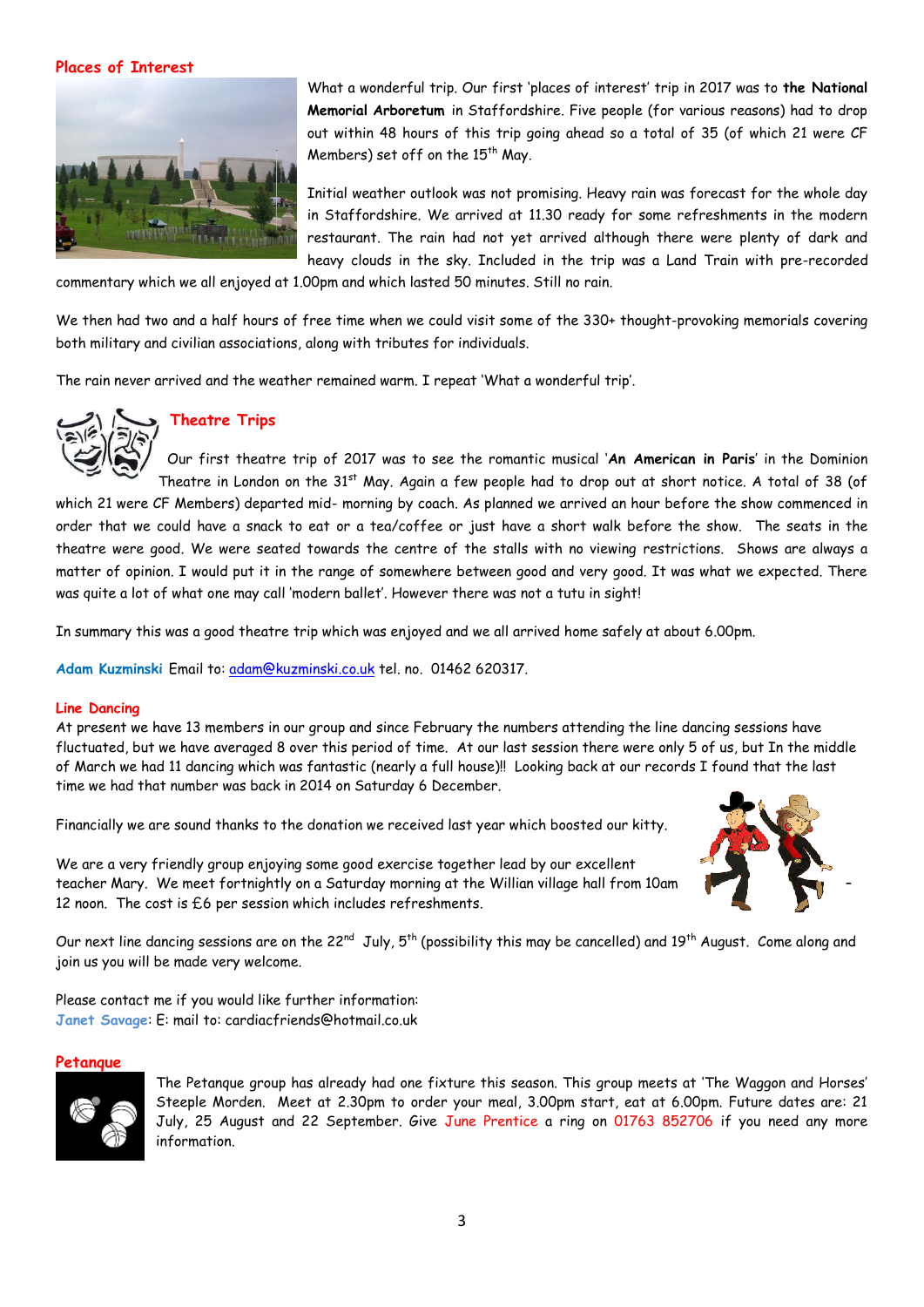#### **Exercise Group**



We continue to thrive as a group and this summer has seen some very good attendances. We are always looking for new members as the more of us that attend the cheaper it is for all of us. The benefits of exercise are always being extolled and our workout is suitable for most people. We meet at the Letchworth Leisure Centre on a Thursday afternoon from 2.00 to 3.00 pm. The group is very friendly and lively. Please come and join us we would love to see you! **Jackie Quinn**

#### **Heartsong**

We meet about every 2 months or just 6 times per year for a 2 hour singing session. The group is led by my daughter Katie who runs community choirs and singing for health groups (e.g. for carers and singing for breathing in hospitals - she has worked at Harefield and Brompton in the past) mostly now in south London where she lives.

We always start with a gentle warm up (singing counts as 'gentle aerobics!) involving some stretching and vocal exercises to wake up the voice and then move on to some fun songs.

The important point is that you don't have to be a regular singer or to be able to read music the songs are taught 'by ear' or memory (so it's good for the grey matter too), although the words are provided on a sheet if it's a longer song. And don't worry if you were told at a tender age that you can't sing. Everyone can and is entitled to.

At our last session we sang a range of spirited and atmospheric songs, some old and well-known and some new with some in unison and some in harmony. See if you recognise any of these: **Wimoweh, We shall Overcome, Drunken Sailor** (ALL the verses, now that was a surprise, particularly the last verse: the captain's daughter? Well I never…), **Day O** (the **Banana Boat song** where we considered forming a Harry Belafonte tribute band…) and **Lights** a new song by Sarah Gray about the harbours lights at night.



**Our next session is on Friday 28th July, 2-4pm at Holwell Village Hall**, a few miles north of Hitchin just off the A600 Bedford Road. It's an informal and friendly group and there are usually 10-15 people present at each session. Tea, coffee and water are available and we just ask for a £5 donation to cover costs.

If you would like to come along then contact me, John Burden: tell 01462 712187 or email [burdjohn@hotmail.com](mailto:burdjohn@hotmail.com)

#### **John Burden**

#### **The unexpected experiences of a Volunteer…**

Have you ever responded to a request from BHF via Cardiac Friends to volunteer in a research programme or an awareness raising campaign? I've done this a few times and this is what happened to me as a result of volunteering for one of these campaigns…

Back in December 2014 Public Health England (PHE), an 'arms-length' (from Government) body which has oversight of the NHS, sent round a request through BHF via Heather at Cardiac Friends for volunteers to take part in a publicity campaign to raise awareness of breathlessness related to heart failure.

I volunteered as I saw it as an opportunity to do 'my bit' and because I fitted the profile as I had been diagnosed with heart failure the previous year. Heart failure is not the most positive of medical terms, a criticism with which many medics agree, but luckily mine is 'medically managed' so that I can lead a 'normal retired' life.

In the early part of 2015 'Freud's' (founded by Matthew Freud, the son of Clement Freud and great-grandson of Sigmund Freud), a PR company running the campaign for PHE, contacted me and took down the details of my case, the aim of the campaign being to encourage people with breathlessness symptoms to get themselves checked out by a their GP asap.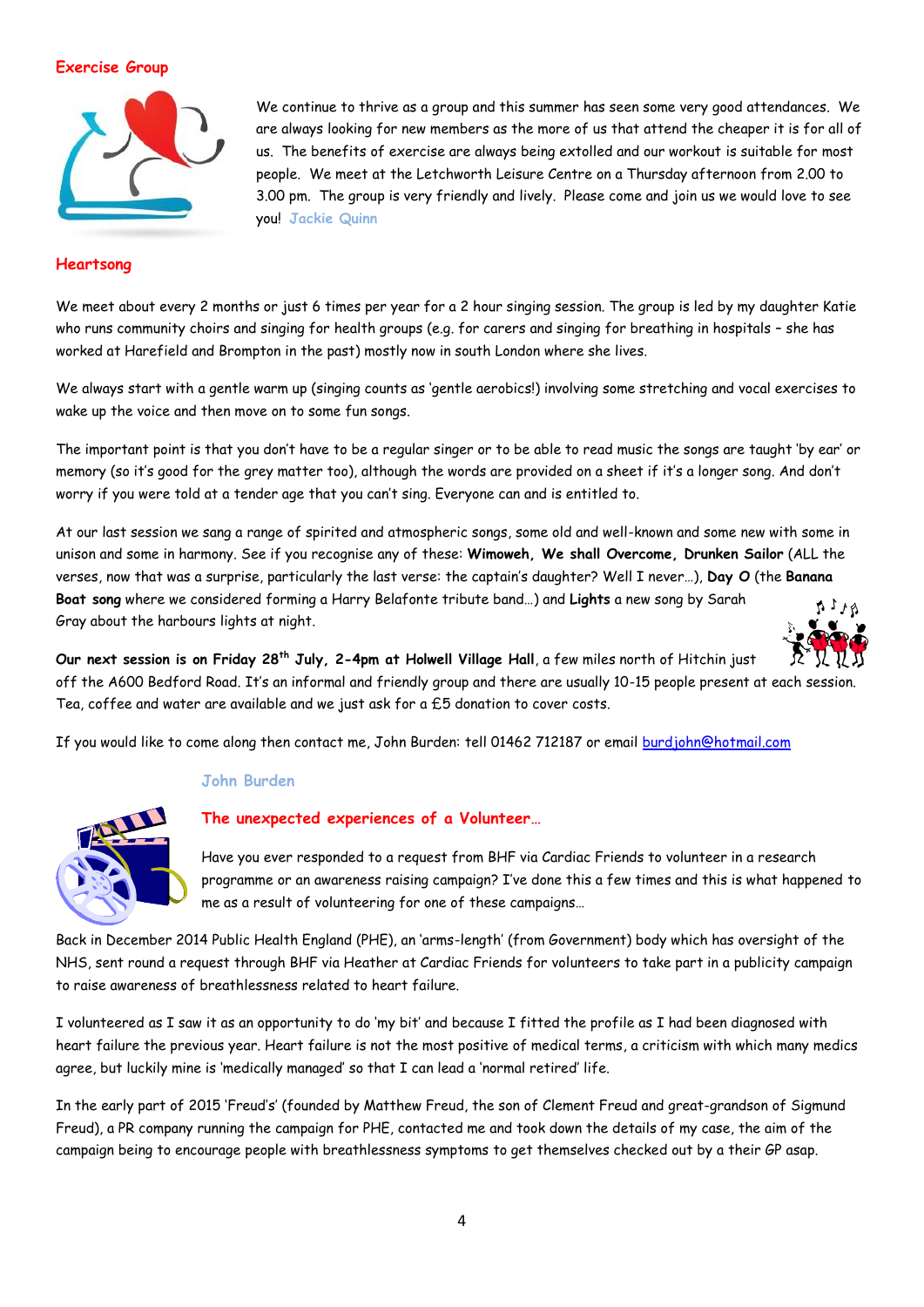Over the next couple of years there were annual campaigns involving respiratory symptoms where my details were circulated to local, regional and national media along with those of many other volunteers but nothing much happened. 'Freud's' even arranged for me and several others to be interviewed and filmed at home. Again there was little follow-up for me but the various campaigns had regional and national coverage on radio and TV.

I forgot all about it, so it came as a surprise when at the end of May this year I got another email from 'Freud's'. This year's campaign focused on Coughing linked to breathlessness, heart and lung disease including cancer. Could I make myself available if there was any media interest?

As before I said yes and as before they said that it all depends on current events in the news as to whether they would get a slot. Then I got another email to say they had a possible slot on July 5<sup>th</sup> or 6th. I said yes again, but wasn't optimistic but after we came back from a short break in Suffolk I got a phone call to ask if I could come for an interview at the BBC the following day, Thursday July 6<sup>th</sup>. I checked with my wife and the diary - Cardiac Exercise at Letchworth, hmmm - thought long and hard, about 3 milliseconds, and said, yes, I'll do it.

I was collected by car at 8.30am (much better than going by train!) and was met by Laura Eveleigh of 'Freud's' outside the BBC Broadcasting House along with Professor Julia Verne, an expert medic from Public Health England and her PR assistant. Laura put a take away coffee in my hand and we went immediately outside to a small grassy tree-lined square where Professor Verne and I were interviewed separately in a pre-recorded session for editing and broadcasting later. I did the interview on a park bench and afterwards I was also filmed walking up and down in the park and then back on the bench talking informally to the interviewer (who told me she was born in Hitchin…). These 'natural shots' were to be edited in later.

Then we were ushered quickly inside Broadcasting House, security checked and taken up to 'Brian Barron' a small meeting room named after the late foreign and war correspondent. We had a team talk and were made up (no lippy I'm afraid) and quickly ushered in to be interviewed by Julian Worricker (best known as a Radio 4 presenter of programmes such as Pick of the Week, You and Yours and Any Answers) in the BBC News 24 studio. While we waited to go live as part of the 11am news programme (sport was currently showing on the screen) he said he would ask me to tell him my story first (as regards breathlessness) before talking to Professor Verne. As we attached our microphones, Professor Verne quickly told me to face her when talking, not the camera, and to wait until we were told to leave afterwards – and don't forget to take your microphone off!

It all happened in a blur and when we went back to the meeting room I was surprised to learn that the interviews had lasted as long as 7 minutes. The PR staffs were very pleased as was Professor Verne as apparently it's rare to get more than 90 seconds for this kind of slot. All I can say is that Julian Worricker was very good at putting me at my ease and there were no trick questions. I later learnt that he has significant arthritis problems and regularly writes for the journal Arthritis Care so maybe he was sympathetic to medical conditions.

We debriefed and had a coffee and sandwich in Café Nero at the entrance to Broadcasting House. It turned out that what also pleased the PHE team was that the combination of patient and medical expert seemed to work well, as they had hoped, because they felt that the 'message' would have greater impact if told by a patient or sufferer as well as an expert.

Laurel called my 'chauffeur' for the return journey and I was home at 1.45pm. What an experience. It's certainly worth volunteering!

#### **John Burden**

# **Monday Morning Walkers/Tuesday Afternoon Swimmers**

These groups are still running and if you would like details of either of them, the contact details are: **cardiacfriends@hotmail.co.uk**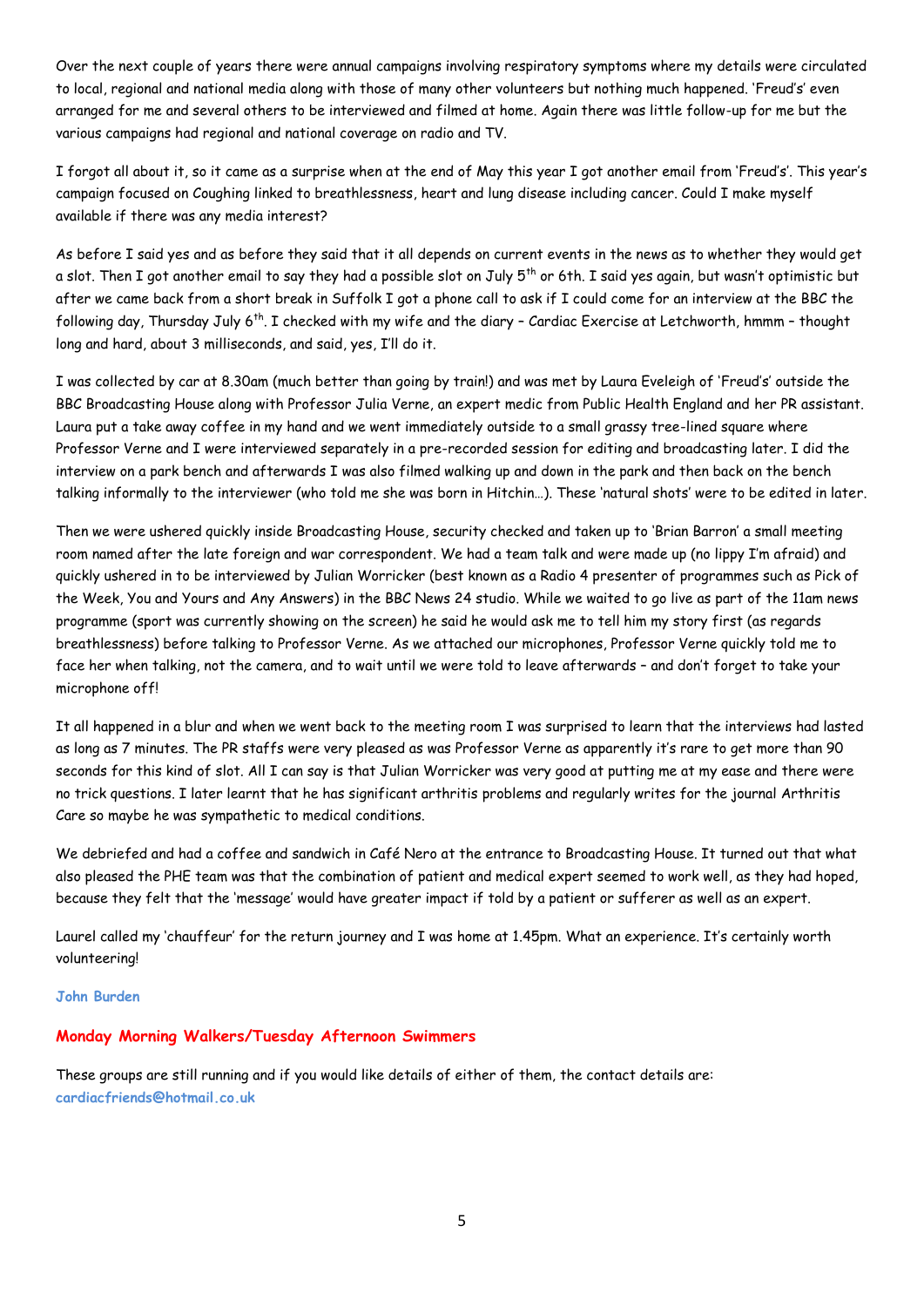# **London Walks**.

The popularity of the London walks seems to be growing all the time with all 4 walks so far this year averaging over 50. We have explored "Gruesome London" in April, "International Soho" in May, and Kensington Gardens in June and by the time you receive this newsletter we will have done July's "Lambeth Walk".

The walks are so popular in fact that for Walk 6 which will cover "Little Venice" and conclude with a boat trip on Regents' Canal, the walk is already full and there is a growing reserve list in case anyone should drop out.

Why so popular? Well anyone who has enjoyed our Blue Badge Guide Kim's insight into the secrets of our Capital will tell you: she has an encyclopaedic knowledge and relates facts that are unexpected, humorous and educational in equal measure. Our practice of using headphones receives Kim's continuous commentary in even the busiest of locations and makes the whole experience an absolute pleasure. Round this off with a pre-ordered leisurely lunch at the Wetherspoon pub "Sir John Oldcastle" near Farringdon Station amongst your friends and be transported there and back by Chambers Coaches of Stevenage, all for a quite modest £18 per head plus the cost of your selected food.

What's not to like??

We have "The Bolton's" in September (where all the rich people live) and to round off this year we have Little Venice and Regent's Canal in October. There are also **three** places left on the Saturday trip to Westminster Abbey on the 5th August whose cost is £37.50.

If you want to see London, then this is a way to do it. Give one of us a call, but you'd better be quick. When we put together next year's trip, we have a feeling the places will be snapped up like hot cakes!

For further details: [cardiacfriendswalks@outlook.com](mailto:cardiacfriendswalks@outlook.com)



Kim in full flow





The White garden, Kensington Palace, commemorating 20 years since Princess Diana's death.

Peter Pan and Cardiac Friends!

Hot off the press! Doing the Lambeth Walk Oi!

On Walk 4, Kim introduced us to the Lambeth Walk. Here's a group of singers doing just that!